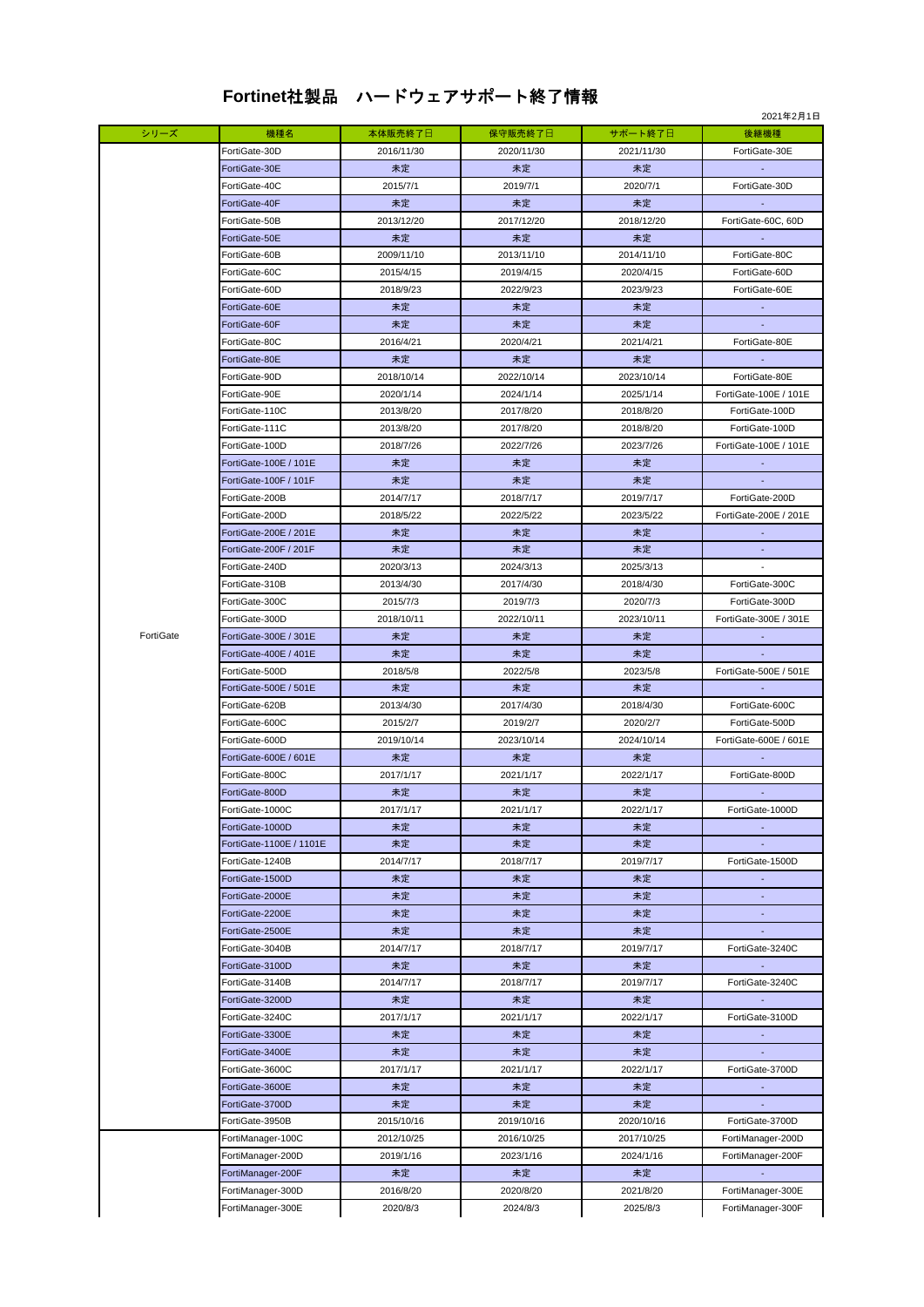|              | FortiManager-300F  | 未定        | 未定        | 未定        |                    |
|--------------|--------------------|-----------|-----------|-----------|--------------------|
| FortiManager | FortiManager-400B  | 2012/6/21 | 2016/6/21 | 2017/6/21 | FortiManager-400C  |
|              | FortiManager-400C  | 2013/7/14 | 2017/7/14 | 2018/7/14 | FortiManager-300D  |
|              | FortiManager-400E  | 2019/7/30 | 2023/7/30 | 2024/7/30 | FortiManager-1000F |
|              | FortiManager-1000C | 2014/1/8  | 2018/1/8  | 2019/1/8  | FortiManager-1000D |
|              | FortiManager-1000D | 2017/1/17 | 2021/1/17 | 2022/1/17 | FortiManager-2000E |
|              | FortiManager-1000F | 未定        | 未定        | 未定        |                    |
|              | FortiManager-2000E | 未定        | 未定        | 未定        |                    |
|              | FortiManager-3000C | 2013/7/13 | 2017/7/14 | 2018/7/14 | FortiManager-3000F |
|              | FortiManager-3000F | 未定        | 未定        | 未定        |                    |
|              | FortiManager-3700F | 未定        | 未定        | 未定        |                    |
|              | FortiManager-3900E | 2018/6/26 | 2022/6/26 | 2023/6/26 | FortiManager-3700F |
|              | FortiManager-4000D | 2015/3/25 | 2019/3/25 | 2020/3/25 | FortiManager-4000E |
|              | FortiManager-4000E | 2017/1/17 | 2021/1/17 | 2022/1/17 | FortiManager-3700F |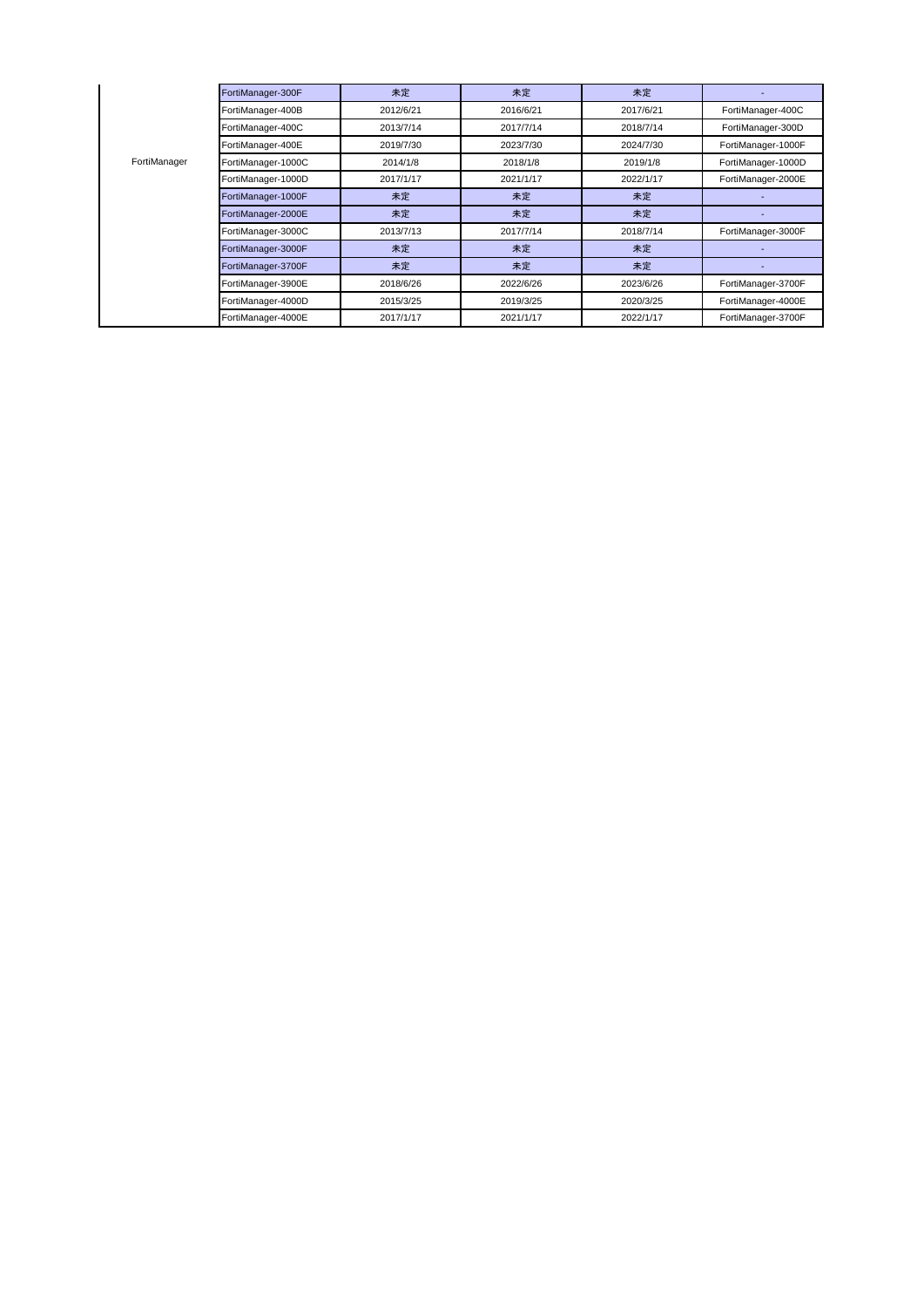| シリーズ          | 機種名                 | 本体販売終了日    | 保守販売終了日    | サポート終了日    | 後継機種                |
|---------------|---------------------|------------|------------|------------|---------------------|
|               | FortiAnalyzer-100B  | 2011/12/30 | 2015/12/30 | 2016/12/30 | FortiAnalyzer-100C  |
|               | FortiAnalyzer-100C  | 2012/10/25 | 2016/10/25 | 2017/10/25 | FortiAnalyzer-200D  |
|               | FortiAnalyzer-200D  | 2017/1/17  | 2021/1/17  | 2022/1/17  | FortiAnalyzer-200F  |
|               | FortiAnalyzer-200F  | 未定         | 未定         | 未定         |                     |
|               | FortiAnalyzer-300D  | 2016/8/20  | 2020/8/20  | 2021/8/20  | FortiAnalyzer-300F  |
|               | FortiAnalyzer-300F  | 未定         | 未定         | 未定         |                     |
|               | FortiAnalyzer-400B  | 2012/6/13  | 2016/6/13  | 2017/6/13  | FortiAnalyzer-400C  |
|               | FortiAnalyzer-400C  | 2013/7/14  | 2017/7/14  | 2018/7/14  | FortiAnalyzer-300D  |
|               | FortiAnalyzer-400E  | 未定         | 未定         | 未定         |                     |
|               | FortiAnalyzer-800B  | 2009/4/28  | 2013/4/28  | 2014/4/28  | FortiAnalyzer-800F  |
|               | FortiAnalyzer-800F  | 未定         | 未定         | 未定         |                     |
|               | FortiAnalyzer-1000B | 2010/11/29 | 2014/11/29 | 2015/11/29 | FortiAnalyzer-1000C |
|               | FortiAnalyzer-1000C | 2014/1/8   | 2018/1/8   | 2019/1/8   | FortiAnalyzer-1000D |
| FortiAnalyzer | FortiAnalyzer-1000D | 2017/1/17  | 2021/1/17  | 2022/1/17  | FortiAnalyzer-1000E |
|               | FortiAnalyzer-1000E | 2020/3/22  | 2024/3/22  | 2025/3/22  | FortiAnalyzer-1000F |
|               | FortiAnalyzer-1000F | 未定         | 未定         | 未定         |                     |
|               | FortiAnalyzer-2000B | 2014/7/9   | 2018/7/9   | 2019/7/9   | FortiAnalyzer-2000E |
|               | FortiAnalyzer-2000E | 未定         | 未定         | 未定         |                     |
|               | FortiAnalyzer-3000D | 2015/3/25  | 2019/3/25  | 2020/3/25  | FortiAnalyzer-3000E |
|               | FortiAnalyzer-3000E | 2017/1/17  | 2021/1/17  | 2022/1/17  | FortiAnalyzer-3000F |
|               | FortiAnalyzer-3000F | 未定         | 未定         | 未定         |                     |
|               | FortiAnalyzer-3500E | 2017/1/17  | 2021/1/17  | 2022/1/17  | FortiAnalyzer-3500F |
|               | FortiAnalyzer-3500F | 2018/11/6  | 2022/11/6  | 2023/11/6  | FortiAnalyzer-3700F |
|               | FortiAnalyzer-3700F | 未定         | 未定         | 未定         |                     |
|               | FortiAnalyzer-3900E | 2018/6/26  | 2022/6/26  | 2023/6/26  | FortiAnalyzer-3700F |
|               | FortiAnalyzer-4000B | 2014/7/9   | 2018/7/9   | 2019/7/9   | FortiAnalyzer-3500E |
|               | FortiAP-221B        | 2016/5/26  | 2020/5/26  | 2021/5/26  | FortiAP-221C        |
|               | FortiAP-221C        | 2018/8/14  | 2022/8/14  | 2023/8/14  | FortiAP-221E        |
|               | FortiAP-223C        | 2018/8/14  | 2022/8/14  | 2023/8/14  | FortiAP-223E        |
|               | FortiAP-221E        | 未定         | 未定         | 未定         |                     |
|               | FortiAP-223E        | 未定         | 未定         | 未定         |                     |
|               | FortiAP-320C        | 2020/9/3   | 2024/9/3   | 2025/9/3   | FortiAP-321E        |
| FortiAP       | FortiAP-321C        | 2020/1/2   | 2024/1/2   | 2025/1/2   | FortiAP-321E        |
|               | FortiAP-321E        | 未定         | 未定         | 未定         |                     |
|               | FortiAP-421E        | 未定         | 未定         | 未定         |                     |
|               | FortiAP-423E        | 未定         | 未定         | 未定         |                     |
|               | FortiAP-431F        | 未定         | 未定         | 未定         |                     |
|               | FortiAP-433F        | 未定         | 未定         | 未定         |                     |
|               | FortiWiFi-40C       | 2015/7/1   | 2019/7/1   | 2020/7/1   | FortiWiFi-50E-2R    |
|               | FortiWiFi-50E-2R    | 2020/7/10  | 2024/7/10  | 2025/7/10  | FortiWiFi-60F       |
|               | FortiWiFi-60C       | 2015/4/15  | 2019/4/15  | 2020/4/15  | FortiWiFi-60D       |
| FortiWiFi     | FortiWiFi-60D       | 2018/5/8   | 2022/5/8   | 2023/5/8   | FortiWiFi-50E-2R    |
|               | FortiWiFi-60F       | 未定         | 未定         | 未定         |                     |
|               | FortiWiFi-90D       | 2018/10/14 | 2022/10/14 | 2023/10/14 | FortiWiFi-50E-2R    |
|               | FortiMail-100C      | 2012/10/25 | 2016/10/25 | 2017/10/25 | FortiMail-200D      |
|               | FortiMail-200D      | 2016/10/11 | 2020/10/11 | 2121/10/11 | FortiMail-200E      |
|               | FortiMail-200E      | 2019/4/30  | 2023/4/30  | 2024/4/30  | FortiMail-200F      |
|               | FortiMail-200F      | 未定         | 未定         | 未定         |                     |
|               | FortiMail-400B      | 2012/6/13  | 2016/6/13  | 2017/6/13  | FortiMail-400C      |
|               | FortiMail-400C      | 2016/9/13  | 2020/9/13  | 2021/9/13  | FortiMail-400E      |
| FortiMail     | FortiMail-400E      | 2019/4/30  | 2023/4/30  | 2024/4/30  | FortiMail-400F      |
|               | FortiMail-400F      | 未定         | 未定         | 未定         |                     |
|               | FortiMail-900F      | 未定         | 未定         | 未定         |                     |
|               | FortiMail-1000D     | 2019/5/6   | 2023/5/6   | 2024/5/6   | FortiMail-900F      |
|               | FortiMail-2000B     | 2014/7/17  | 2018/7/17  | 2019/7/17  | FortiMail-3000D     |
|               | FortiMail-2000E     | 未定         | 未定         | 未定         |                     |
|               | FortiMail-3000D     | 2017/1/30  | 2021/1/30  | 2022/1/30  | FortiMail-3000E     |
|               | FortiMail-3000E     | 未定         | 未定         | 未定         | $\sim$              |
|               | FortiMail-3200E     | 未定         | 未定         | 未定         | $\sim$              |
|               | FortiADC-100E       | 2016/12/28 | 2020/12/28 | 2021/12/28 | FortiADC-100F       |
|               | FortiADC-100F       | 未定         | 未定         | 未定         |                     |
|               | FortiADC-200D       | 2017/12/31 | 2021/12/31 | 2022/12/31 | FortiADC-200F       |
|               | FortiADC-200F       | 未定         | 未定         | 未定         | $\sim$              |
|               | FortiADC-300E       | 2016/9/30  | 2020/9/30  | 2021/9/30  | FortiADC-300D       |